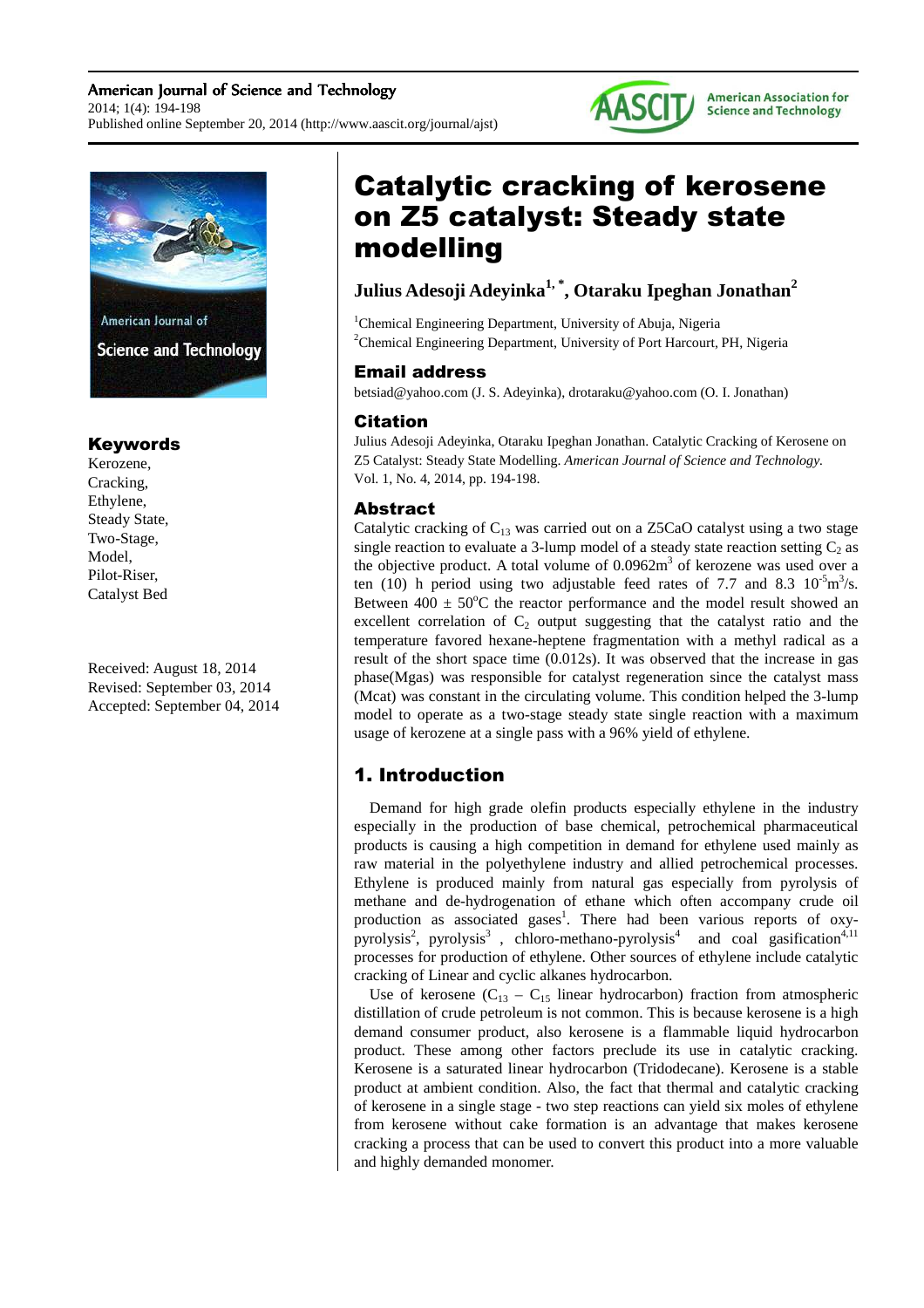Generally fluidized catalytic cracking, especially cracking of hydrocarbon, is carried out in a fixed bed reactor which may be connected with a regenerator $6$  while in other type reactor, cracking reaction is carried out in a vertical vessel loaded at a particular point with catalyst. The upper portion of the vessel is often used as a disengagement unit for the catalyst. The main advantage of this type of reactor is that there is no coke deposition on the catalyst particles to render it inactive. Thus catalyst regeneration is carried out in- situ as a result of excess hydrogen produced during the cracking of hydrocarbon. These types of reactor remain the most significant concept to date especially the dilute phase cracking reaction with a short residence time using active zeolite<sup>5</sup>.

The complexity of the fluidize reactor, their importance in production of raw material for the petrochemical industry and the demand for novel method or rather maximum utilization of feedstock on one hand and the development of a simple and reliable kinetic and mathematical model to describe the steady state behaviour of a novel pilot riser type is the main objective of this present work.

### 2. Method

#### 2.1. Formulation of a Steady State Model

The reactor reported here consist of a catalyst bed riser where all cracking reaction is taking place, an upper fluidized bed where the gaseous product is separated by particle disengagement. The product in one part disengages from the catalyst using the differential densities exhibited by the catalyst and the gaseous products. This type of riser is not common in the industry and most often is regarded as the fix bed. The difference between the fix bed and this riser is just the fact that the catalyst rises up to a height where the differential pressure (density) will serves as disengagement factor in the reactor<sup>8</sup>. The reactor specifications are presented in Table 1 below.

*Table 1. Reaction Specifications.* 

| S/No           | Parameter                     | <b>Values</b>          |
|----------------|-------------------------------|------------------------|
|                | Reactor Volume $V_R(m^3)$     | $0.02 \text{ m}^3$     |
| $\overline{2}$ | Reactor diameter $d_i(m)$     | 0.2 <sub>m</sub>       |
| 3              | Residence time of reactant tr | 0.012s                 |
|                | Space velocity $(S)$          | $83.3s^{-1}$           |
| 5              | Catalyst activity per pass    | 0.96                   |
| 6              | Catalyst weight (g)           | 45g                    |
|                | Catalyst bed height (m)       | 0.60 <sub>m</sub>      |
| 8              | Reaction temperature          | $400 \pm 50^{\circ}$ C |
| 9              | Reaction pressure             | 2.5atm                 |
| 10             | Energy input per hr           | $600$ KJ/h             |

If the reactor is modeled as a plug flow using the Weekman 3 – lumped kinetic model, then a parallel cracking of kerosene to hexane – heptene to ethylene and hydrogen gas and methylyl radical (which subsequently forms ethylene) can be established.



*Fig. 1. Model route for cracking kerosene into ethylene.* 

If for hexane- heptene cracking, a second order reaction is assumed while for kerozene it is assumed that a first order reaction is predominant, then the rate of reagents' disappearance can be given as:-

$$
RA = (K1 + K3)C_{A1}^{2} \varphi \frac{\vartheta_{R}}{(1 - \vartheta)\rho_{S}}
$$
 (1)

$$
RB = (K2CA2 - K1C_{A1}^2) \rho \frac{\varepsilon_R}{(1 - \varepsilon_R)\rho_s}
$$
 (2)

if the catalytic activity in the reactor  $\varphi$  is defined by

$$
\varphi = \frac{c_n - x_c}{c_m} \tag{3}
$$

Then the rate of formation of ethylene in the reactor can be denoted by  $R_{C2}$ 

$$
R_{C_2=}(K_3 C_{A2}^2 + K_2 C_{A2}) \frac{c_n - x_c}{c_m} \cdot \frac{\varepsilon_R}{(1 - \varepsilon_R)\rho} \tag{4}
$$

Thus the temperature dependence of the rate constants will be in agreement with Arrhenius relation.

#### 2.2. Model Assumption

For effective evaluation of the reactor performance, the following conditions were presumed as constant.

- The residence time is only a few second; operation is under steady state condition.
- Adiabatic condition is observed during reaction
- The densities and heat capacity  $(\rho, C_P)$  are constant, no catalyst exits from the reactor

Based on these assumptions it can be stated that both the energy and material balances will obey linear relation of the type:

$$
\frac{dx_1}{dh} = -(\alpha_1 e^{-r_1/y} + \alpha_3 e^{-r_3/y}) X_1^2, X1(h = 0) = 1\gamma
$$
 (5)

$$
\frac{dx_2}{dh} = (\alpha_1 e^{-r_1/y} X_1 \cdot \alpha_2 e^{-r_2/y} X_2) \gamma, X2(h = 0) = 0 \quad (6)
$$

$$
\frac{dy}{dh} = -\left(\alpha_3 e^{-\frac{r_3}{y}} X_1 + \alpha_2 e^{-\frac{r_2}{y}} X_2\right) \gamma \frac{a}{c_m}, \gamma(h = 0) = \gamma_c(7)
$$

where  $Y_i = E/RT$ 

$$
\alpha_1 = K_{01} \varepsilon_R C_{A1F} \tau_R \tag{8a}
$$

$$
\alpha_2 = K_{02} \varepsilon_R \tau_R \tag{8b}
$$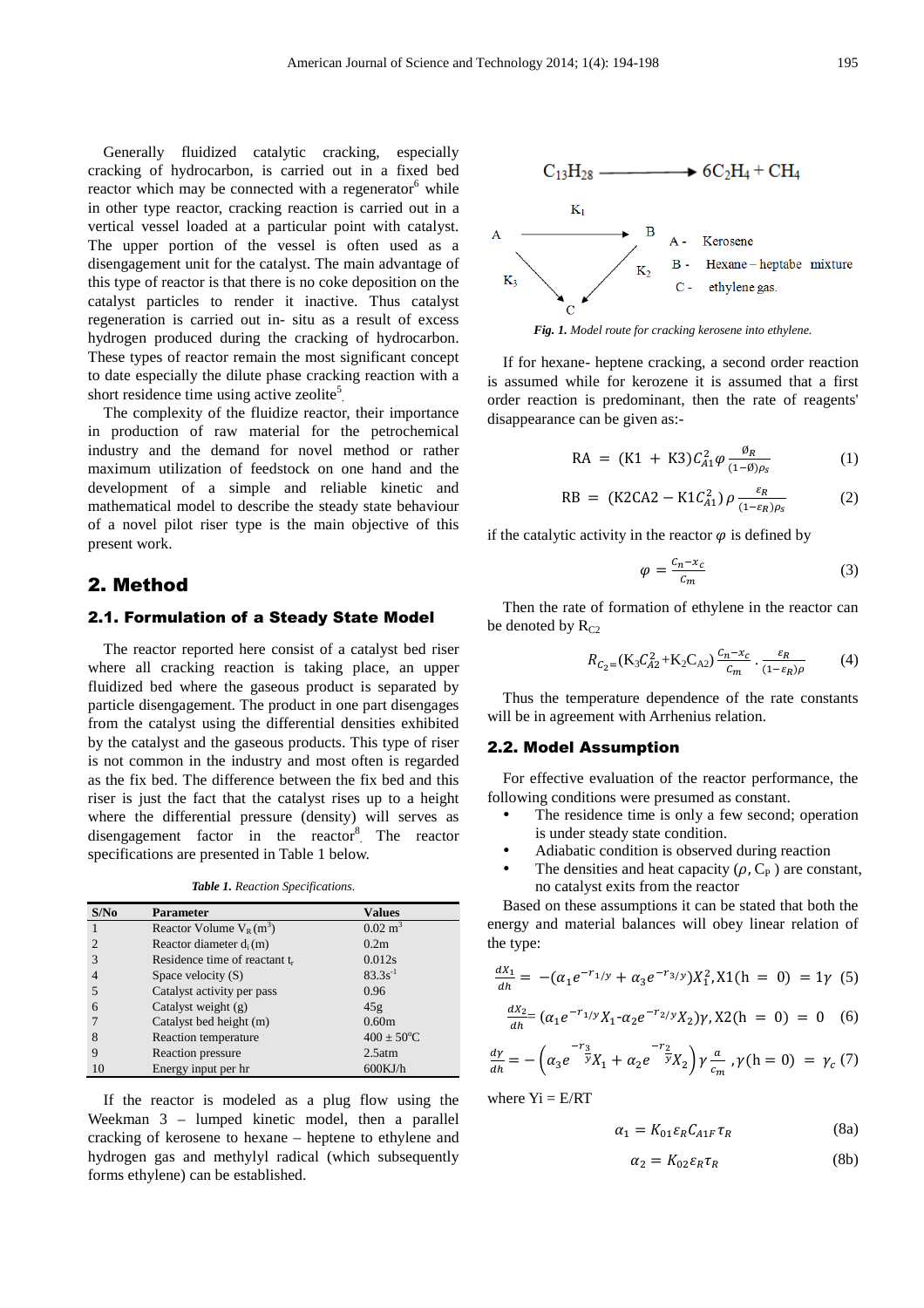$$
\alpha_3 = K_{03} C_{A1F} \varepsilon_R \tau_R \tag{8c}
$$

$$
\tau_R = \frac{V_R}{q}
$$
\n
$$
a = \frac{q}{F_c}
$$
\n(8d)

The General energy balance equation for the riser type reactor is given as:

$$
\frac{dH}{dh} = \left[ (\alpha_1 \beta_1 e^{-y_{1/y}} + \alpha_{3\beta_3} e^{-r_{3/y}}) X_1^2 + \alpha_2 \beta_2 e^{-r_{2/y}} X_2 \right] \gamma
$$
  
H(h=0)H<sub>0</sub> (9)

where  $\beta = \frac{(-\Delta H_I)C_{AIF}}{T_{A} \cos F_{B} M}$  $T_r\rho_{\delta}$ C $_{PAV}$ 

 $C_{PAV}$  = average specific heat capacity of the stream, then:

$$
C_{P_{AV}} = \left[\frac{c_{p_s}}{a} + C_{p_{hept}}\right] \tag{10}
$$

Thus, the heat balance at the point of intersection of feed stream ( $C_{13}$  and the catalyst) can be performed to obtain  $H_0$ 

$$
H_0 = a_1 Y_G + a_2 Y_F - \beta_v \tag{11}
$$

#### 2.3. Solution of the Model Equations

The basic mathematical model consist of four ordinary differential equations (eqtns: 5, 6, 7, 9). Solving these differential equations we can obtain the values of "Xi, and Y". These values will form the basis for the disengagement algebraic equations. The values for the initial condition for these equations will be dependent on  $Y_a$ , and  $Y_G$ . This implied that an iterative method must be adopted to solve the set of equations describing the model.

# 3. Results and Discussion

*Table 2. Comparison between the model result and the experimental Results.* 

| <b>Conditions</b><br>observed     | <b>Items</b>     | <b>Model</b><br>result | <b>Experiment</b><br>al Result | $%$ error       |
|-----------------------------------|------------------|------------------------|--------------------------------|-----------------|
| $C_{13}$ feed rate                | F(kg/s)          | 0.550                  | 0.4282                         | $-0.1218$       |
| Cat feed rate                     | $F_{cat}$ (kg/s) | 0.0412                 | 0.0405                         | $-0.0007$       |
| C <sub>13</sub> concentration     | $X_i$            | 0.3426<br>2.12         | 0.3854<br>2.10                 | 0.428<br>0.9434 |
| $C_2$ yield                       | $E_v$            | 8.216                  | 7.3944                         | $-0.8216$       |
| Cat activity                      | $\varphi$        | 0.826                  | 0.904                          | 0.076           |
| Rise in reactor<br>temperature °C | T                | 2.16                   | 2.06                           | 4.63            |

The experimental set up has been earlier reported (Adeyinka and Otaraku, 2014b). The reactor output and the model result comparison shown in Table 2, while the reactor design specification is shown in Table 2. A 3 lump model for aluminum/silica catalyst had been reported (el Nashaie and elShishini, 1993) while Pt-Cu/Al<sub>2</sub>O<sub>3</sub>- has been reported earlier (Adeyinka et al, 2014a; Kraemer, et al, 1990). Based on the 3- lump model, a laboratory scale required a parameter variation for ease of temperature and concentration manipulation.

From the kinetic formulation for this work coke formation was assumed to be negligible hence alkenes hydrocarbon was the main target with  $C_2$  and  $C_3$  as the major products. Between  $400 \pm 50^{\circ}$ C the reactor performance and the model result showed an excellent correlation of  $C_2$  output suggesting that the catalyst ratio and the temperature favored hexane-heptene fragmentation with a methyl radical as a result of the short space time (0.012s). It was observed that the increase in gas phase (Mgas) was responsible for catalyst regeneration since the catalyst mass (Mcat) was constant in the circulating volume. This condition helped the 3-lump model to operate as a two-stage steady state single reaction with a maximum usage of kerozene at a single pass with a 96% yield of ethylene. With increase in temperature, fragmentation of  $C_{13}$  will lead to HC modification which subsequently is the basis of gas-phase reaction at the gas – cat adsorption surface. The gas adsorption rate which is a function of the partial pressure of the fragmented HC thus becomes the limiting factor and consequently the rate determining factor for non-adsorbed gas (Adeyinka et al, 2014a; Weekman1986). The model equation was used to simulate the reactor performance. Plant behaviour and product yield showed that the model showed a good representation of the plant performance.

# 4. Catalyst Performance Evaluation

The performance of the catalyst in the reaction can be evaluated using the ratio of  $C_{13}$  in the gas phase (Mkgas) and that adsorbed on the catalyst surface (Mkcat). With increase in temperature Mkgas decreases with adsorption of Mkga into Mkcat. This implied higher cat – cracking which consequently was responsible for a shift in pressure below 718K. At 718K when the Mkgas is in equilibrium with Mkcat, it was observed that the best kinetic operating condition can be established at this temperature.

# 5. Comparison of Model Result and Experimental Data

Table 3 below shows the comparison between the model result and the experimental data. The only adjustable parameter chosen is the feed flow rate at constant temperature and pressure to measure equilibrium attainment and stabilization for kinetic evaluation (Hollewand and Gladden, 1992; Weekman, and Nace, 1990). Also since the increase in gas phase (M.kgas) will affect Mkcat, then the catalyst circulation rate or available cat surface cannot be constant.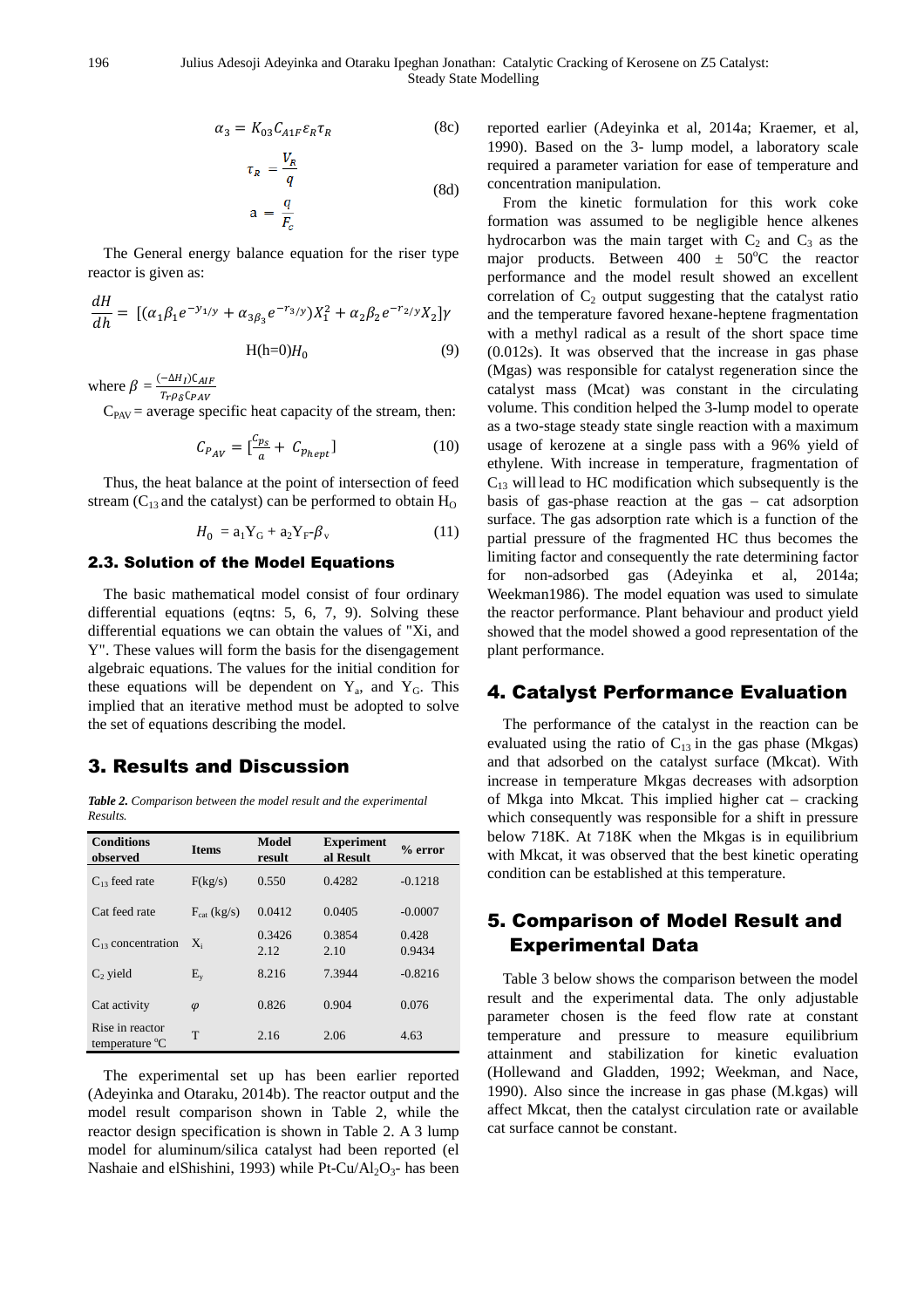| <b>CASE I</b>  |                     |                                 |                                      |                                      |                  |               |  |  |  |  |
|----------------|---------------------|---------------------------------|--------------------------------------|--------------------------------------|------------------|---------------|--|--|--|--|
| <b>Runs</b>    | Feed Volume $(m^3)$ | Flow rate $(m^3)$               | <b>Experimental yield</b>            | <b>Model yield</b>                   | <b>Deviation</b> | $\frac{0}{0}$ |  |  |  |  |
|                | 0.004               | $6.7 \times 10^{-5}$            | $6.4x10^{-5}$ m <sup>3</sup>         | $6.3x10^{5}m^{3}$                    | $0.1x10^{-5}m^3$ | 0.16          |  |  |  |  |
| $\overline{c}$ | 0.0046              | $7.7 \times 10^{-5}$            | $4.42x10^{3}$ m <sup>3</sup>         | $4.4x10^{3}m^{3}$                    | $0.2x10^{-3}m^3$ | 0.45          |  |  |  |  |
| 3              | 0.0046              | $7.7 \times 10^{-5}$            | $4.42x10^{3}$ m <sup>3</sup>         | $4.4x10^{-3}m^3$                     | $.02x10^{-3}m^3$ | 0.45          |  |  |  |  |
| 4              | 0.0046              | $7.7 \times 10^{-5}$            | $4.42x10^{-3}$ m <sup>3</sup>        | $4.4x10^{-3}m^3$                     | $.02x10^{-3}m^3$ | 0.45          |  |  |  |  |
| 5              | 0.0046              | $7.7 \times 10^{-5}$            | $4.42x10^{3}$ m <sup>3</sup>         | $4.4x10^{3}m^{3}$                    | $.02x10^{-3}m^3$ | 0.45          |  |  |  |  |
| 6              | 0.0046              | $7.7 \times 10^{-5}$            | $4.42x10^{3}$ m <sup>3</sup>         | $4.4x10^{-3}m^{3}$                   | $.02x10^{-3}m^3$ | 0.45          |  |  |  |  |
| 7              | 0.0046              | $7.7 \times 10^{-5}$            | $4.42x10^{-3}$ m <sup>3</sup>        | $4.4x10^{-3}m^3$                     | $.02x10^{-3}m^3$ | 0.45          |  |  |  |  |
| 8              | 0.0046              | $7.7 \times 10^{-5}$            | $4.42x10^{-3}$ m <sup>3</sup>        | $4.4x10^{-3}m^3$                     | $.02x10^{-3}m^3$ | 0.45          |  |  |  |  |
| 9              | 0.0051              | $7.7 \times 10^{-5}$            | $4.42x10^{3}$ m <sup>3</sup>         | $4.4x10^{3}m^{3}$                    | $.02x10^{-3}m^3$ | 0.45          |  |  |  |  |
| 10             | 0.0050              | $8.3x10^{-5}$                   | $4.8x10^{-3}$ m <sup>3</sup>         | $4.75x10^{3}m^{3}$                   | $.05x10^{-3}m^3$ | 1.05          |  |  |  |  |
| <b>CASE II</b> |                     |                                 |                                      |                                      |                  |               |  |  |  |  |
|                |                     |                                 |                                      |                                      |                  |               |  |  |  |  |
| <b>Runs</b>    | Feed Volume $(m3)$  | Flow rate $(m^3)$               | <b>Experimental yield</b>            | <b>Model yield</b>                   | <b>Deviation</b> | $\frac{0}{0}$ |  |  |  |  |
| 11             | 0.005               | $8.3 \times 10^{-5}$            | $4.8 \times 10^{-3}$ m <sup>3</sup>  | $4.75x10^{4}m^{3}$                   | $0.05x10^{-4}$   | 1.05          |  |  |  |  |
| 12             | 0.005               | $8.3x10^{-5}$ m <sup>3</sup> /s | $4.78 \times 10^{-3}$ m <sup>3</sup> | $4.75 \times 10^{-4}$ m <sup>3</sup> | 0.03             | 1.03          |  |  |  |  |
| 13             | 0.005               | $8.3x10^{-5}$ m <sup>3</sup> /s | $4.76 \times 10^{-3}$ m <sup>3</sup> | $4.75 \times 10^{-4}$ m <sup>3</sup> | 0.01             | 0.012         |  |  |  |  |
| 14             | 0.005               | $8.3x10^{-5}$ m <sup>3</sup> /s | $4.8 \times 10^{-3}$ m <sup>3</sup>  | $4.75 \times 10^{-4}$ m <sup>3</sup> | 0.05             | 1.05          |  |  |  |  |
| 15             | 0.005               | $8.3x10^{-5}$ m <sup>3</sup> /s | $4.8 \times 10^{-3}$ m <sup>3</sup>  | $4.75x10^{4}m^{3}$                   | 0.05             | 1.05          |  |  |  |  |
| 16             | 0.005               | $8.3x10^{-5}$ m <sup>3</sup> /s | $4.7 \times 10^{-3}$ m <sup>3</sup>  | $4.75x10^{4}m^{3}$                   | $-0.05$          | $-1.05$       |  |  |  |  |
| 17             | 0.005               | $8.3x10^{-5}$ m <sup>3</sup> /s | $4.72 \times 10^{-3}$ m <sup>3</sup> | $4.75x10^{4}m^{3}$                   | $-0.97$          | $-0.11$       |  |  |  |  |
| 18             | 0.005               | $8.3x10^{-5}$ m <sup>3</sup> /s | $4.8 \times 10^{-3}$ m <sup>3</sup>  | $4.75 \times 10^{-4}$ m <sup>3</sup> | 0.05             | 1.05          |  |  |  |  |
| 19             | 0.005               | $8.3x10^{-5}$ m <sup>3</sup> /s | $4.75 \times 10^{-3}$ m <sup>3</sup> | $4.75 \times 10^{-4}$ m <sup>3</sup> | 0.00             | 0.00          |  |  |  |  |
| 20             | 0.005               | $8.3x10^{-5}$ m <sup>3</sup> /s | $4.75 \times 10^{-3}$ m <sup>3</sup> | $4.75x10^{4}m^{3}$                   | 0.00             | 0.00          |  |  |  |  |

*Table 3. Comparison of model and experimental result for a steady-state catalytic cracking of kerosene.*   $\overline{a}$  is a  $\overline{a}$ 

The results herein suggest that the model and experimental data validates its possible application for a possible industrial scale operation with a maximum error of 1.1% of prediction. The simple nature of the energy and material balance determination using this model is an advantage over challenges of reactor modeling (Rajesh et al, 2005 and Ali et al, 2001). The availability of Mkcat thus become a determining factor hence the yield of alkenes especially  $C_2$  conversion in the reaction. Since fragmentation and presence of  $C_3$  from kerosene is temperature dependent, at  $718K$  C<sub>3</sub> in the gas phase are liable to fragment to  $CH_3$  (methyl radical) and ethylene from where the electron pivoting radical that sustains the equilibrium is generated (Adeyinka & Muganlinskii 1995; George and Abdullahi 2004).

$$
C_3H_6 + H \longrightarrow C_3H_7 \longrightarrow C_2H_4 + C H_3
$$

### 6. Conclusion

A mathematical model was used to simulate the steady state performance of a fluidized catalytic cracking operating in a two-stage single reaction riser reactor. Two sets of feed rates were compared with test results and the experimental performance of the pilot rig showing a good agreement with the model formulated to evaluate the reaction. The results herein suggest that the model and experimental data validates its possible application for a possible industrial scale operation with a maximum error of 1.1% of prediction. The simple nature of the energy and material balance determination using this model is an advantage over challenges of reactor modeling especially in a two-stage steady state single reaction with near zero impurity tolerance for high grade product yield.

#### Nomenclature

- a kerosene to catalyst ratio
- A Kerozene
- B heptene-hexane mixture
- C ethylene concentration
- $C_{A1}$  heptene concentration
- 
- $C_{A2}$  hexane concentration<br>C<sub>m</sub> total active site
- $C_m$  total active site<br> $C_p$  specific heat ca  $C_p$  specific heat capacity Kcal/kg<br>E activation energy Kcal/kg
- activation energy Kcal/kg
- h heat of formation of ethylene Kcal/kg
- H enthalpy of formation of  $C_7$
- $H<sub>o</sub>$  enthalpy of formation of  $C<sub>2</sub>$
- $K_{01}$  frequency factor for hexane conversion
- $K_{02}$  frequency factor for heptene conversion
- $K<sub>03</sub>$  frequency factor for kerozene conversion<br> $K<sub>cat</sub>$  catalyst adsorption rate
- catalyst adsorption rate
- $K_{\text{gas}}$  gas adsorption rate on catalyst
- M<sub>cat</sub> mass of catalyst
- $M_{\text{gas}}$  mass of gas products
- R universal gas constant
- $R_A$  rate of C13 conversion<br> $R_B$  rate of heptene-hexane
- $R_B$  rate of heptene-hexane conversion<br> $R_C$  rate of ethylene production
- rate of ethylene production
- T temperature
- Tr reaction temperature
- $V_R$  reactor volume